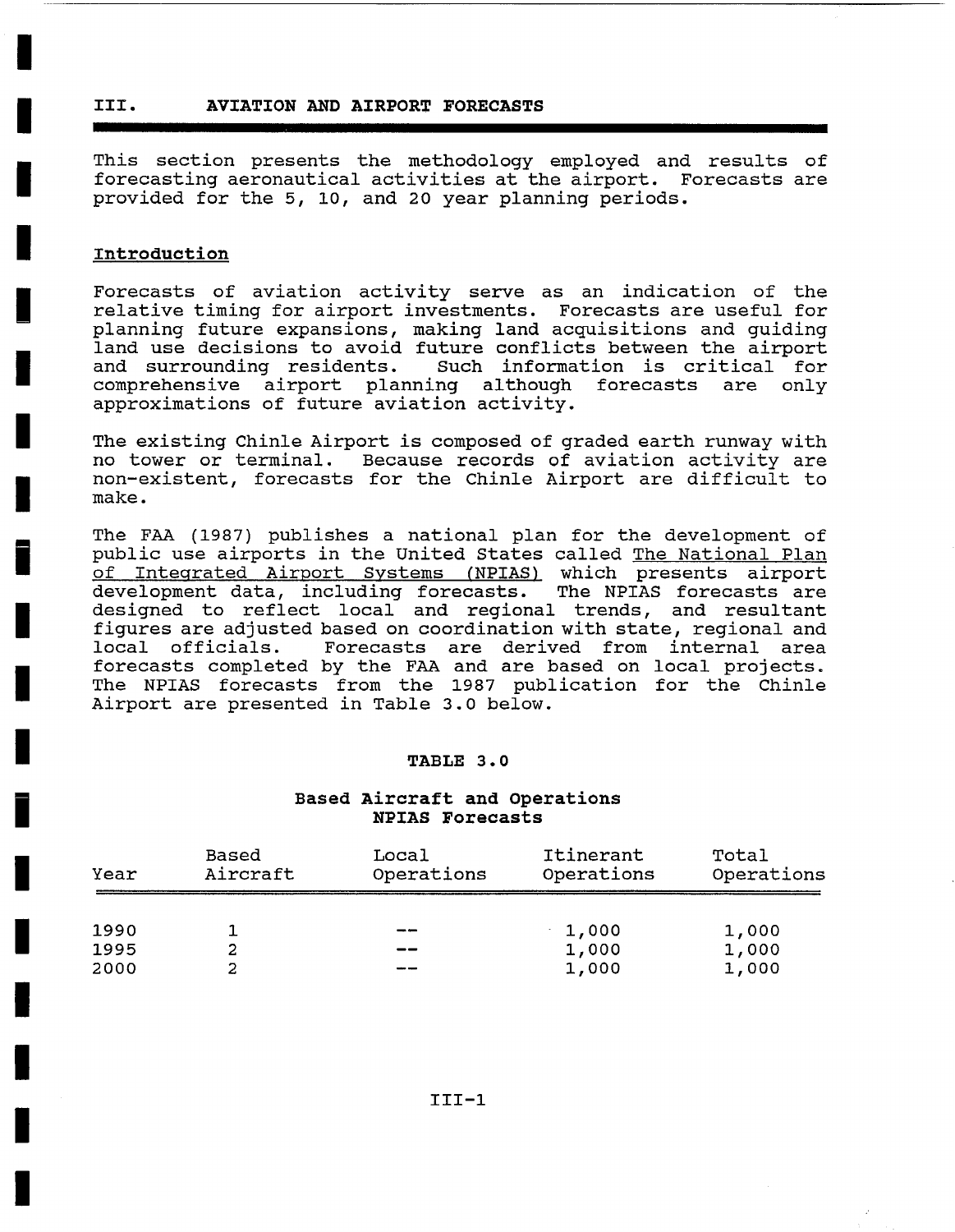As reported by local pilots (Brady 1990), the NPIAS data does not represent the current activity levels at Chinle. There are currently three aircraft based at Chinle. Observed operations exceed the NPIAS estimates.

It is also expected that the programmed development for a general aviation facility will increase operations, both local and itinerant. Therefore, the development of a new forecasting model was necessary.

## **Forecast Methdology**

The forecast methodology developed for this project uses population data, statewide aircraft registration data and FAA aviation forecast data. The following is a discussion of the methodology employed and a chart summarizing the forecast results.

The 1980-1984 annual compounded percentage change for the Navajo Reservation was 3.0 percent. According to Mr. Kelling (1990) of Valley National Bank, the projected annual growth rate for the reservation is 2.5 to 3.0 percent. National growth for general aviation hours is expected to average only .7 percent per year according to the FAA Aviation Forecasts (FAA 1986). Based on the Navajo Nation's past growth rate, population projections and the FAA's projected general aviation growth rate, 3.0 percent appears to be most applicable for projecting aviation growth on the reservation for the purpose of this report.

Based aircraft counts for Chinle Airport were determined by first determining the State of Arizon's population (Kelling 1990) and number of registered aircraft statewide (Nasipak 1990) excluding the major metropolitan areas of Phoenix and Tucson for both variables. By eliminating the cities of Phoenix and Tucson, a more meaningful distribution of population and aircraft can be determined. Using the following aircraft-to-population equation, an index for the number of registered aircraft per person was computed.

1,621 (Registered Aircraft Statewide Excluding Phoenix & Tucson)

**/ 998,430 =**  (Population Statewide Excluding Phoenix & Tucson)

.001623 (Number of Aircraft per Person Statewide Excluding Phoenix & Tucson)

III-2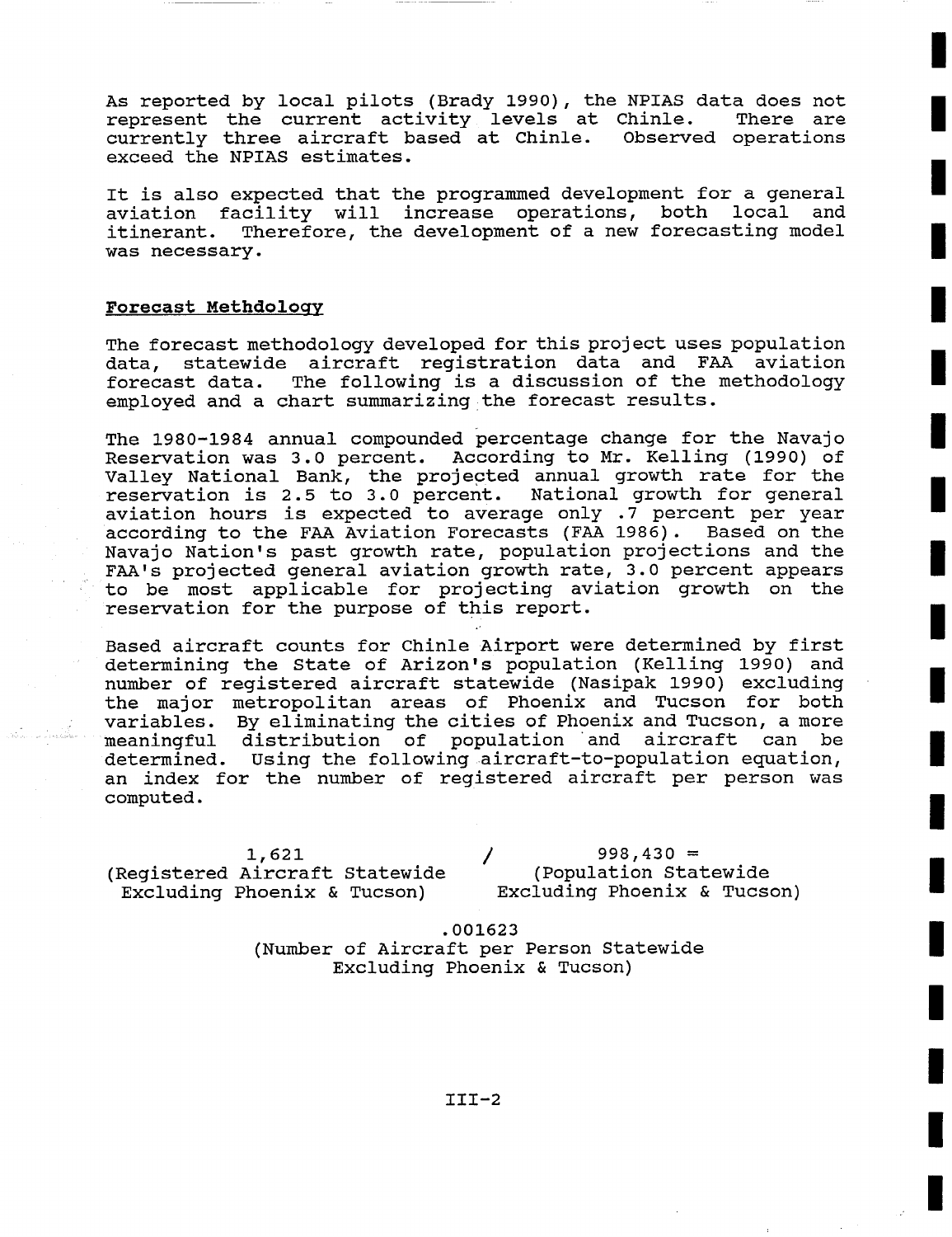The 1990 population of Chinle (Valley National Bank 1990) was then multiplied by this index to calculate the number of based aircraft:

| 3,530             |          |      |                  |
|-------------------|----------|------|------------------|
| (1990 Population) |          |      |                  |
| for Chinle)       | 0.001623 | 5.73 |                  |
|                   | (index)  |      | (Based Aircraft) |

Annual operational activity is defined as the number of take-offs and landings that occur during a one-year period at an airport. The approach utilized to forecast local operations involves an examination of the total general aviation fleet. According to the FAA Aviation Forecasts (FAA-APO-87-1) (FAA 1986a), as of January i, 1986, the general aviation fleet of the United States consisted of 210,655 aircraft. Of that total aircraft number, 188,280 are single and multi-engine piston aircraft. Single and multi-engine piston aircraft are predicted to be the primary users of the Chinle facility. Of the total, 33.8 million general aviation hours flown in fiscal 1986, single and multi-engine piston aircraft account for 27.04 million, or 80 percent of those hours. By using the following equation, the number of hours flown per aircraft can be determined.

| 27,040,000         | 188,280             | $=$ | 144              |
|--------------------|---------------------|-----|------------------|
| (Hours flown       | (Number of single & |     | (Hours flown per |
| by single & multi- | multi-enjgine       |     | single & multi-  |
| engine piston      | aircraft            |     | engine piston    |
| aircraft)          | nationwide)         |     | aircraft)        |

Local operations were arrived at based on three assumptions: i) the average 144 hours flown annually for single and multi-engine piston aircraft is valid everywhere; 2) the average flight length for this type of aircraft is one hour; and 3) each departure results in an arrival for the based aircraft. With the integration of these assumptions, there are an estimated 288 operations per based aircraft  $(144 \times 1 \times 2 = 288)$ .

Determination of itinerant operations is based on information obtained through an interview with Mr. James Brady (1990), a pilot with Monument Valley Air Service. Mr. Brady is based at Chinle Airport and has observed the following aircraft at Chinle: a Cessna 340, three Cessna 414, two Beechcraft King Airs and a Turbo Commander. Mr. Brady estimated that together these aircraft comprise approximately 1,000 itinerant operations per year. The forecast data in Table 3.1 was derived by applying the population growth rate model to the 1,000 operation base.